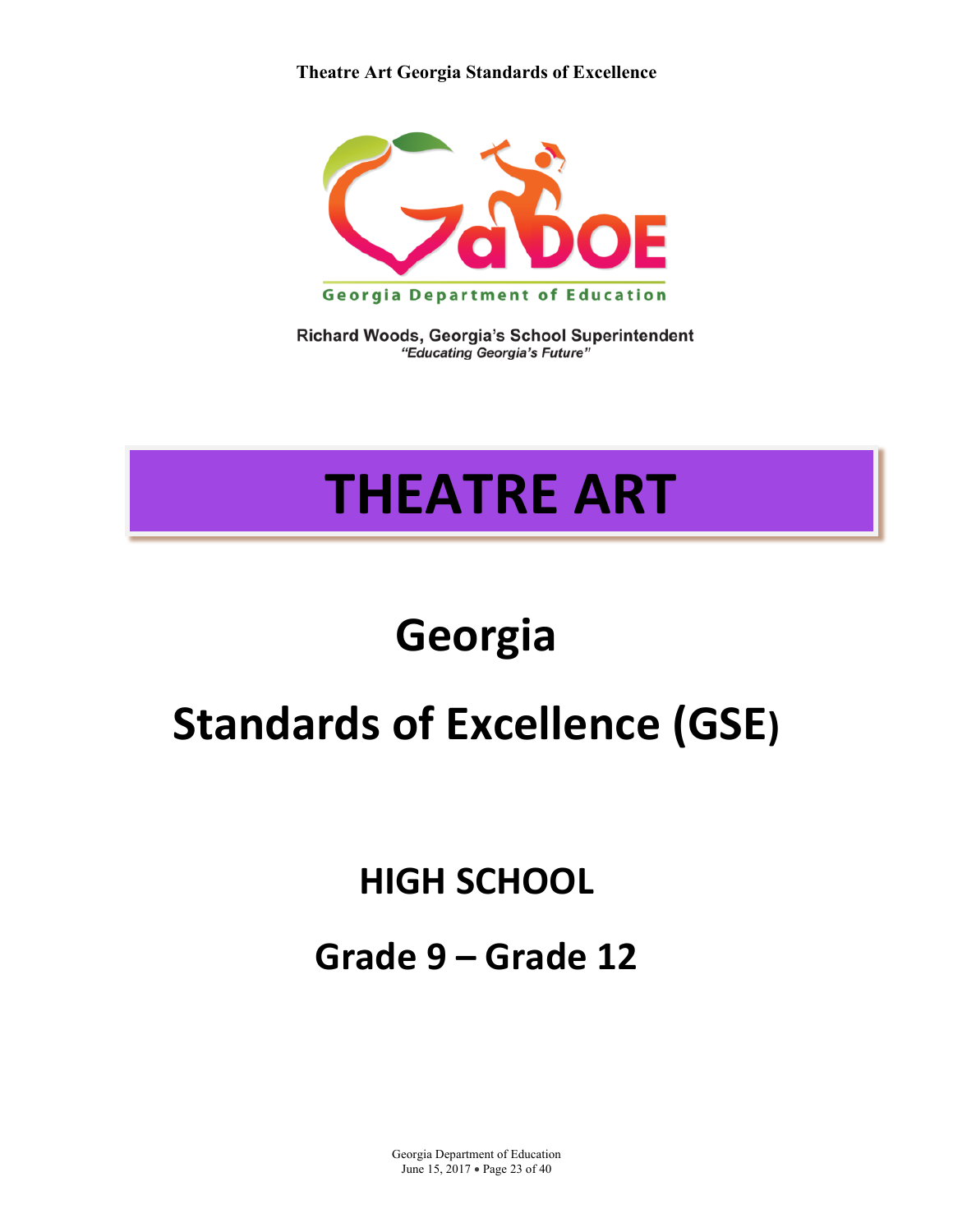#### **Theatre Art Georgia Standards of Excellence**

*Technical Theatre*  Levels I – IV

#### **Course Descriptions:**

#### **52.04100**

**Technical Theatre I –** This introductory course explores the definition, design, and use of technical elements associated with theatre sets, props, costumes, makeup, lights, and sound.

#### **52.04200**

**Technical Theatre II -** Enhances level-one skills and introduces aspects of student design, creation of lighting, sound, properties, costumes, and make-up design while offering opportunities to apply skills in these areas.

#### **52.04300**

**Technical Theatre III -** Enhances level-two skills in drafting and set design, and includes indepth exploration of light operation, sound operation, stage management, costume construction, set development, make-up, and production staff.

#### **52.04400**

**Technical Theatre IV** Enhances level-three skills and offers opportunities to solve problems in supervising and managing all aspects of production. Explores technical directing and directing responsibilities with opportunities to apply skills in these areas.

#### **Creating**

#### **TAHSTT.CR.1 Create technical elements of theatre (e.g. sets, props, costumes, makeup, lighting, sound).**

- a. Explore and utilize the elements of design and principles of composition for a theatrical context.
- b. Create basic to advanced technical elements by choosing appropriate materials, tools, and techniques.
- c. Analyze and/or develop choices in technical elements (e.g. sets, lights, costumes, sound) of informal and formal productions and theatrical texts as a part of the design process, considering mood, tone, and symbolism.
- d. Create industry standard paperwork (e.g. budgets, cut lists, materials, cue sheets, lighting and costume plots, schedules, calendars) as it relates to completing design renderings and/or models.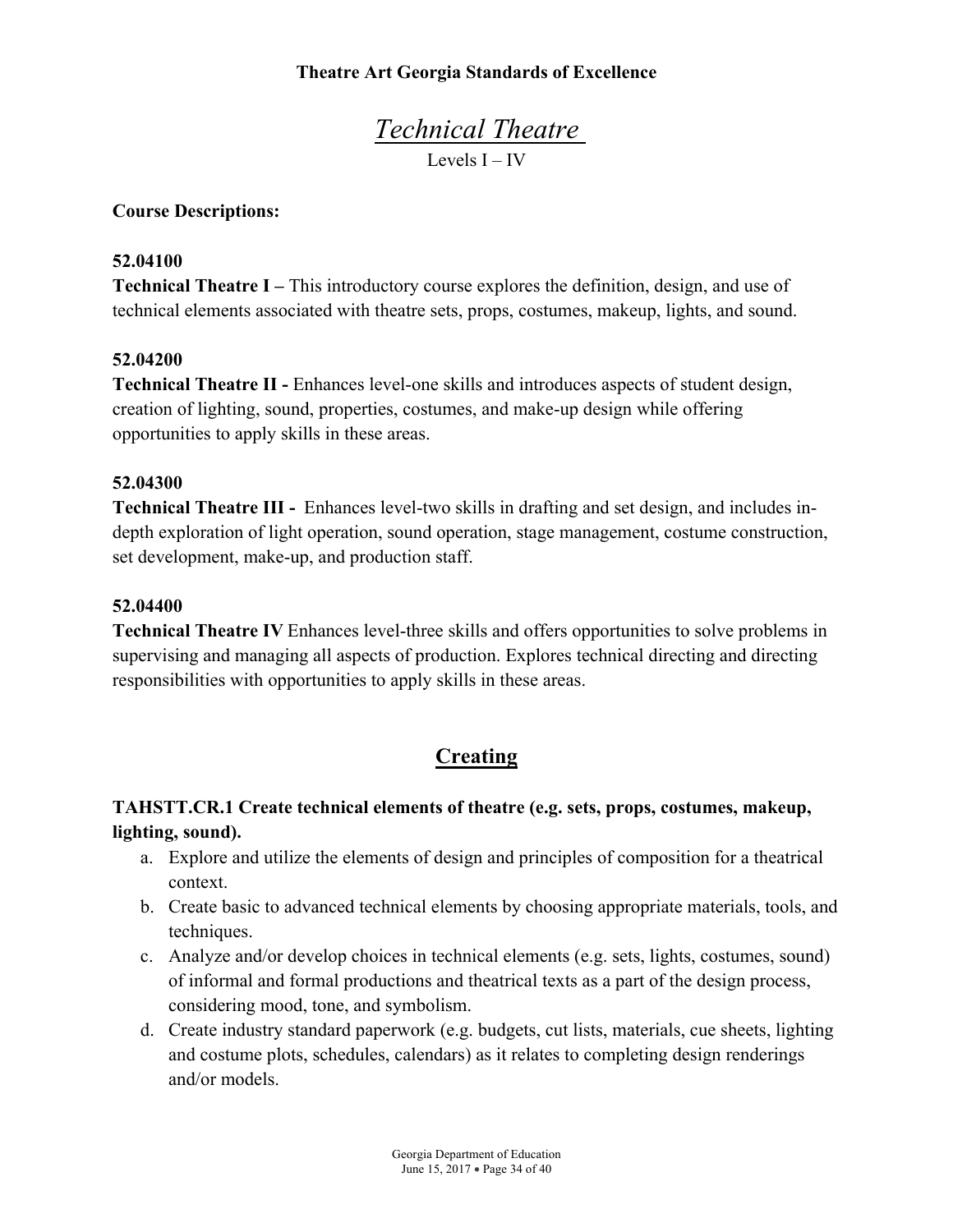e. Conceptualize and/or generate design elements for a dramatic work (e.g. scene, one act, full-length, musical).

#### **Producing**

#### **TAHSTT.PR.1 Produce technical elements in theatre.**

- a. Identify, explain, and demonstrate standard safety guidelines and operating procedures for tools and equipment used in formal and informal theatre productions.
- b. Identify and interpret design and construction documentation, materials, techniques, and procedures for production.
- c. Differentiate between stock and non-standard material, scenic, or technical elements related to a production.
- d. Conduct initial research about design to inform further development of the production concept.
- e. Explore and/or produce an appropriate series of design documentation for a theatrical production (e.g. thumbnail sketches, swatches, first renderings, mixed media presentation).

#### **Responding**

#### **TAHSTT.RE.1 Respond to technical elements of theatre using appropriate supporting evidence.**

- a. Revise projects, plans, and/or procedures after peer criticism to improve development of technical elements.
- b. Identify and analyze the characteristics of different types of performance spaces and how they can influence production decisions (e.g. proscenium stage, studio/black box, thrust stage, classroom, arena, found space).
- c. Evaluate design choices of professional designers.
- d. Evaluate design and technical elements in a post mortem following the completion of a theatre production.